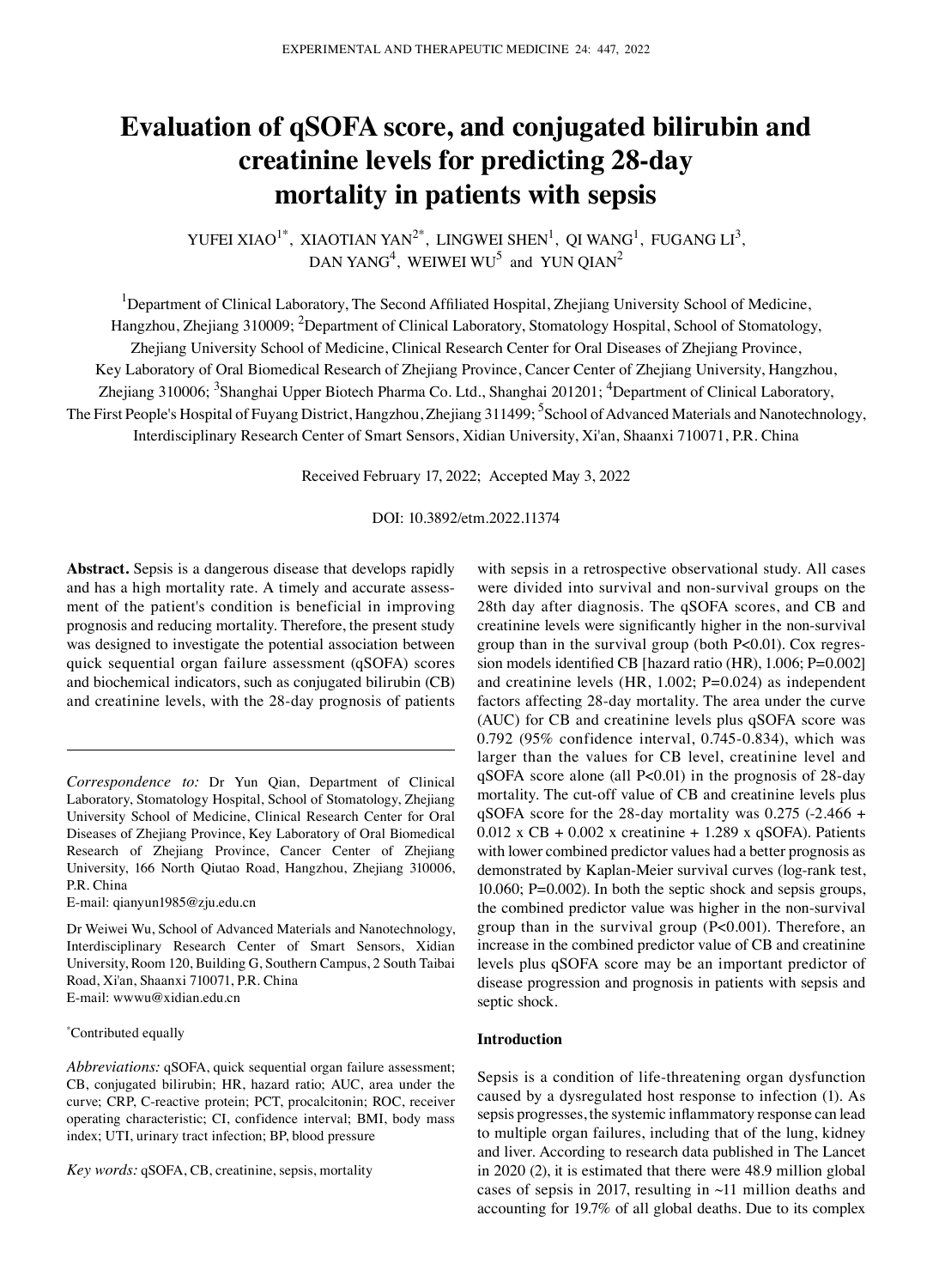pathogenesis, high morbidity and high fatality rate, sepsis has caused a notable burden on human health and medical resources, and has therefore become a major clinical research area in the field of critical care medicine.

In recent years, a large number of studies have explored the significance of biochemical indicators in the diagnosis, staging, prognosis and clinical monitoring of patients with sepsis (3-5). Early diagnosis of sepsis allows clinicians to initiate effective interventions at an early stage, such as the use of antibiotics and supportive care, through the implementation of goal‑directed treatment to reduce the risk of mortality and improve the prognosis of patients with sepsis. C‑reactive protein (CRP) and procalcitonin (PCT) are proteins produced during infection and inflammatory response, and are currently the most widely used biomarkers in sepsis diagnosis and disease monitoring (6,7). CRP is an acute-phase protein, the level of which increases with the inflammatory response; however, it has limited accuracy in reflecting disease progression (6). PCT is a sensitive marker of the early stages of infection  $(8)$ , but it does not reflect the disease progression in later stages, and therefore its prognostic value is not high. It can be argued that there is a lack of useful indicators for the rapid diagnosis and prognosis of sepsis, and there is an urgent need to develop more prognostic markers.

The third international consensus on sepsis in 2016 (9) emphasized the use of the sequential organ failure assessment (SOFA) score for functional assessment and risk stratification of organs, and proposed the 'infection + quick SOFA score (qSOFA)  $\geq$ <sup>2</sup> for the rapid diagnosis of patients with suspected sepsis. The qSOFA score contains three indicators: Hypotension [systolic blood pressure (BP)  $\leq 100$  mmHg], shortness of breath (respiratory rate  $\geq 22$  breaths/min) and altered mental status (Glasgow Coma Scale score ≤13). Each index is assigned 1 point, and the risk of sepsis is significantly increased in patients with  $qSOFA \geq 2$  points (10). This criterion will help clinicians identify patients with sepsis as well as infected patients at risk of developing sepsis.

Furthermore, patients with elevated conjugated bilirubin (CB) levels have presented with higher illness severity scores, and higher incidences of sepsis, shock and organ failure (11). In addition, sepsis is often accompanied by acute kidney injury, of which serum creatinine level is a reliable indicator. As an independent risk factor, it has significance for the diagnosis of acute kidney injury secondary to sepsis (12,13). Thus, the qSOFA score, along with CB and creatinine levels, may play a role as indicators in the progression of sepsis. However, the significance of these factors in the prediction of sepsis remains unknown. Hence, the aim of the present study was to evaluate qSOFA scores, and serum CB and creatinine levels during sepsis and septic shock to identify whether they are associated with disease prognosis (28-day mortality).

#### **Patients and methods**

*Patients.* A retrospective, observational study was conducted at The Second Affiliated Hospital, Zhejiang University School of Medicine (Hangzhou, China). A total of 360 nonsurgical and non-trauma adult patients with sepsis or septic shock, who were admitted to the Department of Emergency Intensive Care consecutively between January 2015 and December 2019, were included in the present study. The inclusion criteria included a diagnosis for sepsis or septic shock according to the Third International Consensus Definitions (9). The exclusion criteria were as follows: i) Age of <18 or >90 years; ii) presence of conditions, such as surgical trauma and/or severe heart, liver, lung, kidney, blood system or metabolic diseases; iii) presence of tumors; iv) pregnancy; v) receipt of antibiotic treatment within 28 days before study enrollment; and vi) patients with rapid death outcomes (within 24 h after admission). The basic and test data of the enrolled patients within 24 h of the first visit to the emergency room were collected. All patients were followed up for 28 days after admission, and those who were discharged within 28 days were followed up by telephone. All eligible patients were divided into two groups: i) The survival group, which included patients who survived 28 days after the initial diagnosis; and ii) the non‑survival group, which included patients who died within 28 days after diagnosis. The study was carried out in accordance with The Declaration of Helsinki for research involving humans. The present study received approval from the Ethics Committee of The Second Affiliated Hospital, Zhejiang University School of Medicine (approval no. 2021‑0641; Hangzhou, China), while the Ethics Committee waived the need for written informed consent of the patients because of the anonymous nature of the clinical data acquired retrospectively.

*Clinical data collection and processing.* Basic patient data, such as age, sex, height, weight, comorbidities, infection site, qSOFA score and preliminary diagnosis within 24 h after admission, were collected. The following evaluations were performed within 24 h after the patients first arrived at the emergency room: Routine blood examination, arterial blood gas analysis, biochemical examination, coagulation parameters, myocardial enzyme spectrum, PCT, CRP, and blood, urine or sputum pathogen detection. The routine blood tests were performed using an automatic blood analyzer (XN‑9000; Sysmex Corporation). Arterial blood gas analyses were conducted using an automated blood gas analyzer (ABL800; Radiometer Medical ApS). The levels of biochemical markers and CRP were determined using an automated dry chemistry analyzer (v5600; Johnson & Johnson). Coagulation parameters were measured with an automated blood coagulation analyzer (STA R Max systems; Stago). Myocardial enzyme and PCT levels were determined using an automated electrochemical enzyme immunoluminescence analyzer (E601; Roche Diagnostics).

*Statistical analysis.* All statistical analyses were performed using SPSS software (version 24.0; IBM Corp.), and P<0.05 was considered to indicate a statistically significant difference. Data with normal distribution are presented as the mean ± standard deviation, and those not conforming to normal distribution are presented as median (25‑75%). All numerical variables were compared using the Mann-Whitney U test.  $\chi^2$  or Fisher's exact probability test was used to compare categorical variables. Bonferroni's correction was used to compare differences among three or more groups. Cox regression analysis was used to analyze potential prognostic risk factors. Risk factors were incorporated into the multivariate model based on univariate analyses. Receiver operating characteristic (ROC) curves for mortality risk factors were plotted. The area under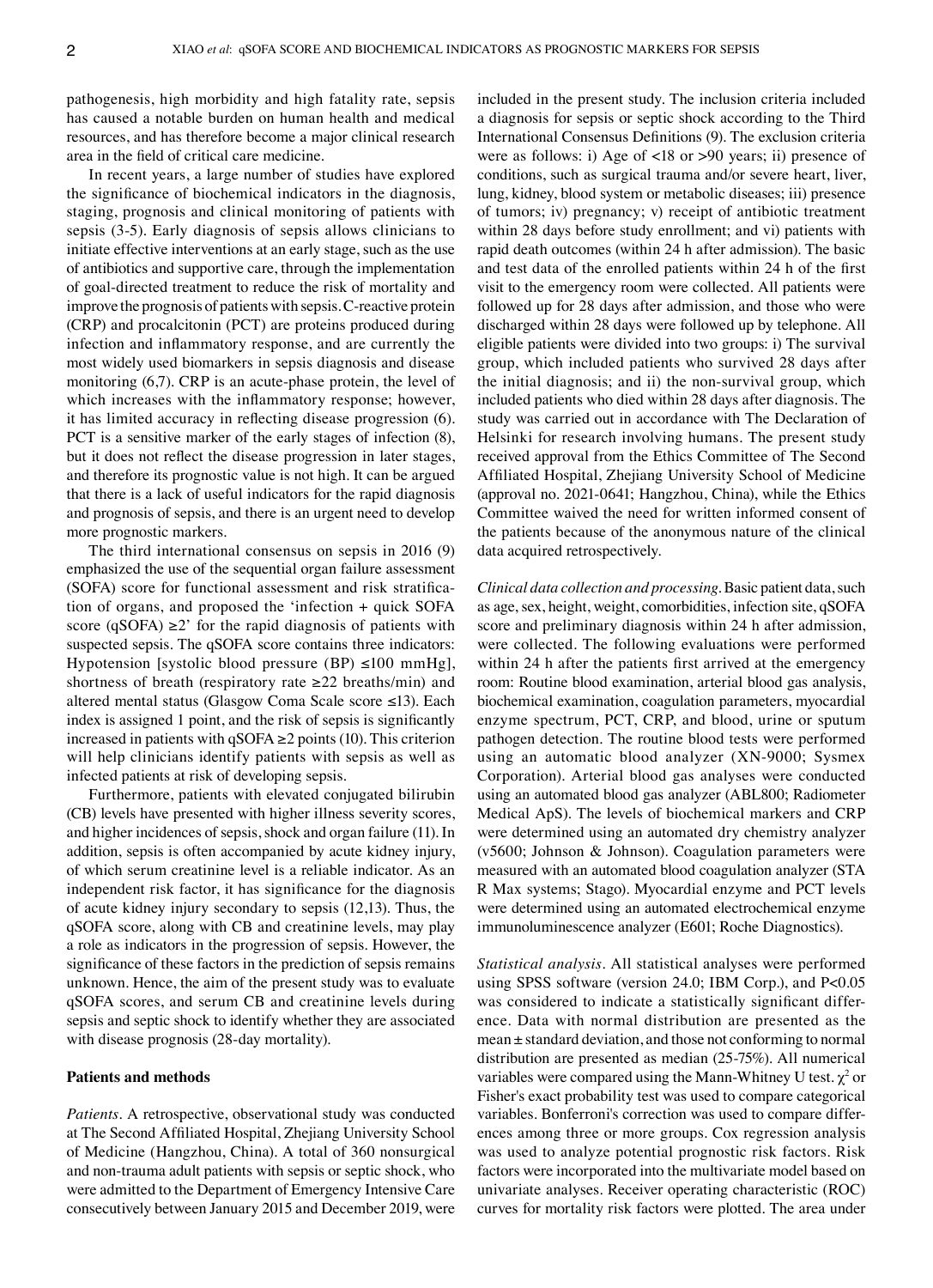| Table I. Baseline characteristics of the study population |                            |                            |                               |                        |          |
|-----------------------------------------------------------|----------------------------|----------------------------|-------------------------------|------------------------|----------|
| Characteristics                                           | Overall $(n=360)$          | Survivors $(n=257)$        | Non-survivors $(n=103)$       | $\chi^2$ or U value    | P-value  |
| Age, years [median (IQR)]                                 | 64.50 (54.00-74.00)        | 64.00 (52.00-72.50)        | 66.00 (58.00-75.00)           | $-1.994$ <sup>a</sup>  | 0.046    |
| Male sex, n (%)                                           | 212 (58.89)                | 142(55.25)                 | 70 (67.96)                    | $4.905^{b}$            | 0.033    |
| BMI, $kg/m^2$ (mean $\pm$ SD)                             | $21.80 + 3.79$             | $22.18 + 3.86$             | $20.47 + 3.23$                | $-3.776^a$             | 0.001    |
| BP, $mmHg$ (mean $\pm$ SD)                                |                            |                            |                               |                        |          |
| Systolic                                                  | 119.74±22.88               | $121.99 + 21.59$           | $113.26 \pm 25.28$            | $-3.048$ <sup>a</sup>  | $0.002$  |
| Diastolic                                                 | $69.16 \pm 14.95$          | $71.23 \pm 13.37$          | $63.19 \pm 17.54$             | $-4.015^a$             | 0.001    |
| Heart rate, beats/min                                     | 87.00 (76.00-102.00)       | 83.00 (74.00-97.75)        | 98.00 (86.00-119.00)          | $-6.136$ <sup>a</sup>  | 0.001    |
| [median (IQR)]                                            |                            |                            |                               |                        |          |
| Respiratory rate, breaths/min<br>[median (IQR)]           | 19.00 (18.00-20.00)        | 18.00 (18.00-20.00)        | 20.00 (18.00-25.00)           | $-3.710^{a}$           | $-0.001$ |
| Body temperature, °C                                      | 37.10 (36.80-37.70)        | 37.10 (36.80-37.60)        | 37.20 (36.60-37.90)           | $-0.467$ <sup>a</sup>  | 0.641    |
| [median (IQR)                                             |                            |                            |                               |                        |          |
| Comorbidities, n (%)                                      |                            |                            |                               | $2.617^b$              | 0.454    |
| $\frac{1}{2}$                                             | 326 (90.56)                | 229 (89.11)                | 97 (94.17)                    | $1.833^{\rm bc}$       | 0.176    |
| Hypertension                                              | 10(2.78)                   | 9(3.50)                    | (0.97)                        | $0.561^{\rm b,d}$      | 0.454    |
| Diabetes                                                  | 19 (5.28)                  | 15 (5.84)                  | 4(3.89)                       | $0.003^{\rm b,e}$      | 0.959    |
| Combination of hypertension                               | 5 (1.39)                   | 4(1.56)                    | (0.97)                        | $71.956$ <sup>tf</sup> | 0.005    |
| and diabetes                                              |                            |                            |                               |                        |          |
| qSOFA score, n (%)                                        |                            |                            |                               | 75.857 <sup>b</sup>    | $-0.001$ |
| ر<br>ج                                                    | 60 (16.67)                 | 15 (5.84)                  | 45 (43.69)                    |                        |          |
| $\heartsuit$                                              | 300 (83.33)                | 242 (94.16)                | 58 (56.31)                    |                        |          |
| Septic shock, n (%)                                       | 144 (40.00)                | 94 (36.58)                 | 50 (48.54)                    | $4.388^{b}$            | 0.043    |
| Infection site, $n$ (%)                                   |                            |                            |                               | 15.148 <sup>b</sup>    | 0.001    |
| Lung                                                      | 134 (37.22)                | 81 (31.52)                 | 53 (51.46)                    | $11.063^{b.g}$         | 0.001    |
| Urinary tract                                             | 42 (11.67)                 | 37 (14.40)                 | 5(4.85)                       | 3.127 <sup>bh</sup>    | 0.099    |
| Others                                                    | 184(51.11)                 | 139 (54.09)                | 45 (43.69)                    | $8.287^{b,i}$          | 0.005    |
| $WBC, x109/1$ [median $(IQR)$ ]                           | 12.85 (7.43-19.68)         | 12.70 (7.90-18.80)         | 13.10 (6.40-21.00)            | $-0.447$ <sup>a</sup>  | 0.655    |
| RBC, x10 <sup>12</sup> /l [median (IQR)]                  | 3.73 (3.09-4.27)           | 3.81 (3.21-4.32)           | 3.57 (2.60-4.15)              | $-3.147^a$             | 0.002    |
| RDW, % [median (IQR)]                                     | 13.75 (12.80-15.28)        | 13.50 (12.70-14.70)        | 14.70 (13.30-16.50)           | $-4.706$ <sup>a</sup>  | $-0.001$ |
| PLT, x10 <sup>9</sup> /l [median (IQR)]                   | 126.00 (64.00-201.50)      | 138.00 (81.50-202.50)      | 89.00 (40.00-190.00)          | $-3.044$ <sup>a</sup>  | 0.002    |
| PCT, ng/ml [median (IQR)]                                 | 10.85 (1.22-54.01)         | 10.53 (1.14-54.03)         | $11.15(1.53 - 52.79)$         | $-0.492$ <sup>a</sup>  | 0.623    |
| NT-proBNP, pg/ml [median (IQR)]                           | 3,057.00 (915.59-9,072.38) | 2,180.00 (775.00-6,309.00) | 4,204.50 (1,465.25-1,6156.75) | $-3.245^a$             | 0.001    |
| CB, µ mol/l [median (IQR)]                                | $1.10(0.10-7.73)$          | $0.80(0.10-6.18)$          | $3.10(0.65 - 17.20)$          | $-3.303$ <sup>a</sup>  | 0.001    |
| AST, U/I [median (IQR)]                                   | 45.00 (25.00-106.50)       | 40.00 (23.00-81.00)        | 69.00 (35.00-278.50)          | $-4.400$ <sup>a</sup>  | 0.001    |
| LDH, U/l [median (IQR)]                                   | 254.00 (191.00-415.50)     | 233.00 (182.00-340.75)     | 350.00 (231.00-720.50)        | $-5.314$ <sup>a</sup>  | $-0.001$ |

EXPERIMENTAL AND THERAPEUTIC MEDICINE 24: 447, 2022 3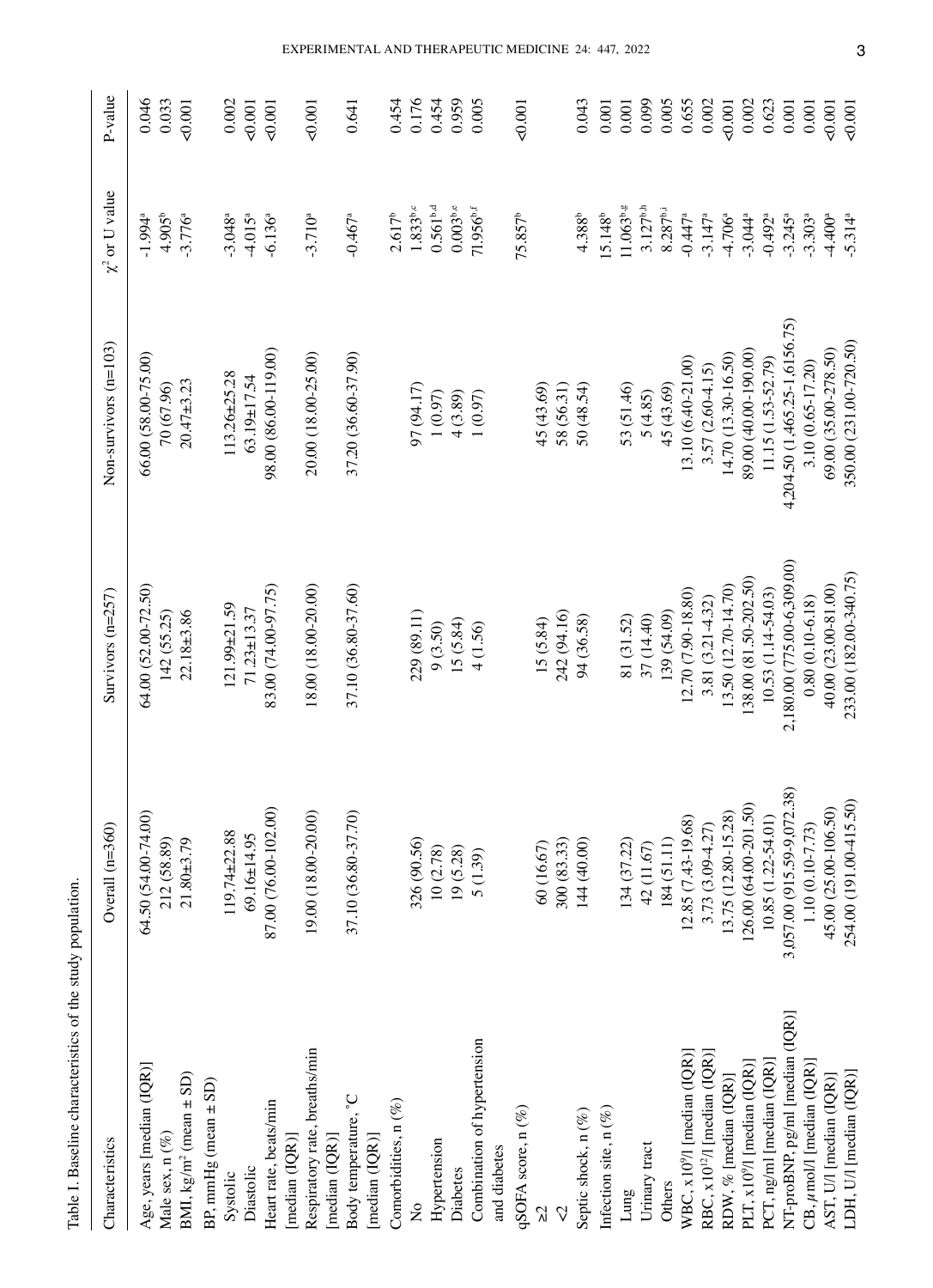| <b>Characteristics</b>                                                                                                                                                                                                                                                                                                                                                                                       | Overall $(n=360)$            | Survivors $(n=257)$          | $Non-survivors (n=103)$       | $\chi^2$ or U value   | P-value  |
|--------------------------------------------------------------------------------------------------------------------------------------------------------------------------------------------------------------------------------------------------------------------------------------------------------------------------------------------------------------------------------------------------------------|------------------------------|------------------------------|-------------------------------|-----------------------|----------|
| $cTn-T$ , ng/ml [median $(QR)$ ]                                                                                                                                                                                                                                                                                                                                                                             | $0.04(0.02 - 0.12)$          | $0.03(0.01-0.09)$            | $0.07(0.03 - 0.22)$           | $-4.841$ <sup>a</sup> | $-0.001$ |
| BUN, mmol/l [median (IQR)]                                                                                                                                                                                                                                                                                                                                                                                   | 8.44 (5.77-13.35)            | $7.78(5.37 - 11.31)$         | $11.80(7.51-21.72)$           | $-5.318^{a}$          | $-0.001$ |
| Creatinine, $\mu$ mol/l [median $(QR)$ ]                                                                                                                                                                                                                                                                                                                                                                     | $102.00(68.00-183.75)$       | 92.00 (65.00-157.00)         | $142.00(82.50-244.00)$        | $-3.762^{\rm a}$      | <0.001   |
| Coagulation parameter                                                                                                                                                                                                                                                                                                                                                                                        |                              |                              |                               |                       |          |
| PT, sec [median (IQR)]                                                                                                                                                                                                                                                                                                                                                                                       | 15.70 (14.50-17.60)          | 15.15 (14.30-16.90)          | 16.95 (15.30-19.35)           | $-5.870$ ª            | $-0.001$ |
| PT, $%$ (mean $\pm$ SD)                                                                                                                                                                                                                                                                                                                                                                                      | $69.33 \pm 18.76$            | $73.09 + 17.40$              | 59.94±18.83                   | $-5.853$ <sup>a</sup> | $-0.001$ |
| INR [median (IQR)]                                                                                                                                                                                                                                                                                                                                                                                           | 1.25 (1.14-1.46)             | 1.21 (1.12-1.39)             | $1.40(1.22 - 1.64)$           | $-5.880$ ª            | <0.001   |
| APTT, sec [median (IQR)]                                                                                                                                                                                                                                                                                                                                                                                     | 42.45 (37.53-49.00)          | 41.90 (37.40-47.60)          | 45.75 (38.18-52.48)           | $-2.947^a$            | 0.003    |
| IT, sec [median (IQR)]                                                                                                                                                                                                                                                                                                                                                                                       | 16.00 (15.10-17.50)          | 15.80 (15.00-17.23)          | $16.45(15.28-18.38)$          | $-2.709$ <sup>a</sup> | 0.007    |
| Fbg, $g/1$ (mean $\pm$ SD)                                                                                                                                                                                                                                                                                                                                                                                   | $5.02 + 2.15$                | $5.22 \pm 2.04$              | $4.52 \pm 2.33$               | $-2.949$ <sup>a</sup> | 0.003    |
| $DD, \mu g/l$ [median $( IQR)$ ]                                                                                                                                                                                                                                                                                                                                                                             | 3,770.00 (2,210.00-9,080.00) | 3,425.00 (2,030.00-7,927.50) | 4,390.00 (2,715.00-10,585.00) | $-2.234$ <sup>a</sup> | 0.025    |
| tract: "others: and 'line. IOR, interquartile range: SD, standard deviation: BMI, hody mass index: BP blood course. WBC, white blood cell: RBC, red blood cell: RDW, red blood cell distribution width:<br>Data are presented as mean ± SD, median (IQR) or n (%). "Mann-Whitney U test, " et compared with "hypertension; "diabetes; "combination of hypertension and diabetes; 'no comorbidities; "urinary |                              |                              |                               |                       |          |

tract; hothers; and ilung. IQR, interquartile range; SD, standard deviation; BMI, body mass index; BP, blood pressure; WBC, white blood cell; RBC, red blood cell; RDW, red blood cell distribution width; PLT, platelet; PCT, procalcitonin; NT-proBNT, N terminal pro B type natriuretic pepide; CB, conjugated bilirubin; AST, aspartate aminotransferase; LDH, lactate dehydrogenase; cTn-T, cardiac troponin PLT, platelet; PCT, procalcitonin; NT‑proBNT, N terminal pro B type natriuretic peptide; CB, conjugated bilirubin; AST, aspartate aminotransferase; LDH, lactate dehydrogenase; cTn‑T, cardiac troponin T; BUN, blood urea nitrogen; PT, prothrombin time; INR, international normalized ratio; APTT, activated partial thromboplastin time; TT, thrombin time; Fbg, fibrinogen; DD, D‑dimer; qSOFA, quick T; BUN, blood urea nitrogen; PT, prothrombin time; INR, international normalized ratio; APIT, activated partial thromboplastin time; TT, thrombin time; Fbg, fibrinogen; DD, D-dimer; qSOFA, quick  $1 \text{ung}$ .  $1 \text{QK}$ , interqual sequential organ failure assessment. sequential organ failure assessment.others; and tract; h

the curve (AUC) was calculated using MedCalc software (version 18.2.1; MedCalc software bvba).

A multivariable Cox proportional hazard regression analysis was performed to evaluate the independent association of qSOFA score, CB level or creatinine level with 28‑day mortality, and the results are expressed as hazard ratios (HRs) and 95% confidence intervals (CIs). The survival curves for the two groups according to the qSOFA score, CB level or creatinine level were plotted using the Kaplan‑Meier method, and the log-rank test was applied. Age, sex, body mass index (BMI) and variables considered to be associated with infection, such as whether the lung and urogenital organs were primary sites of infection, serum creatinine concentration and coagulation parameters, were included in the analysis.

# **Results**

*Patient characteristics.* The current study investigated patients with sepsis admitted between January 2015 and December 2019. Patients with rapid death outcomes (within 24 h after admission) were excluded from the analysis, and 360 patients with sepsis were eventually included in the study. Among them, 216 (60.0%) and 144 (40.0%) cases were diagnosed with sepsis and septic shock, respectively. These patients included 212 men (58.9%) and 148 women (41.1%), aged between 18 and 89 years (median age, 64.5 years). The 28‑day mortality rate was 28.6% (103/360). The 28-day mortality of the septic shock group was significantly higher than that of the sepsis group (34.7% vs. 24.5%;  $\chi^2$ =4.388; P=0.043). In comparison with survivors, non-survivors were older (P<0.05), more frequently male (P<0.05) and had a lower BMI and BP (both P<0.01), as well as higher heart rate, respiratory rate and qSOFA scores (all P<0.01). The 28‑day mortality rates associated with pulmonary infection, urinary tract infection (UTI) and other infections were significantly different between the two groups ( $\chi^2$ )  $=15.148; P=0.001$ . The 28-day mortality rate of pulmonary infection was the highest (39.6%; 53/134), followed by other infections (24.5%; 45/184), while the 28‑day mortality rate of UTIs was the lowest (11.9%; 5/42). The 28‑day mortality rate of pulmonary infection was significantly different from those of other infections and UTIs (Bonferroni correction, P<0.0167), while there was no significant difference in 28‑day mortality rates between UTIs and other infections (Bonferroni correction, P≥0.0167) (data not shown). Prothrombin time, international normalized ratio, activated partial thromboplastin time, thrombin time and D‑dimer values in non‑survivors were higher than those in the survival group, and fibrinogen values in non‑survivors were significantly lower than those in the survival group (all P<0.05). The levels of red blood cell distribution width, pro B‑type natriuretic peptide, CB, aspartate aminotransferase, lactate dehydrogenase, cardiac troponin T, blood urea nitrogen and creatinine in the non‑survival group were significantly higher than those in the survival group, whereas red blood cell and platelet counts were significantly lower in the non-survival group (all P<0.01). The white blood cell count and PCT level in the non-survival group were higher than those in the survival group, but the difference was not significant. Table I presents the baseline clinical characteristics of the 360 patients included in the current study.

*Analysis of relevant variables using Cox regression.* qSOFA scores  $\geq 2$  and the CB and creatinine levels were closely

Table I. Continued.

Table I. Continued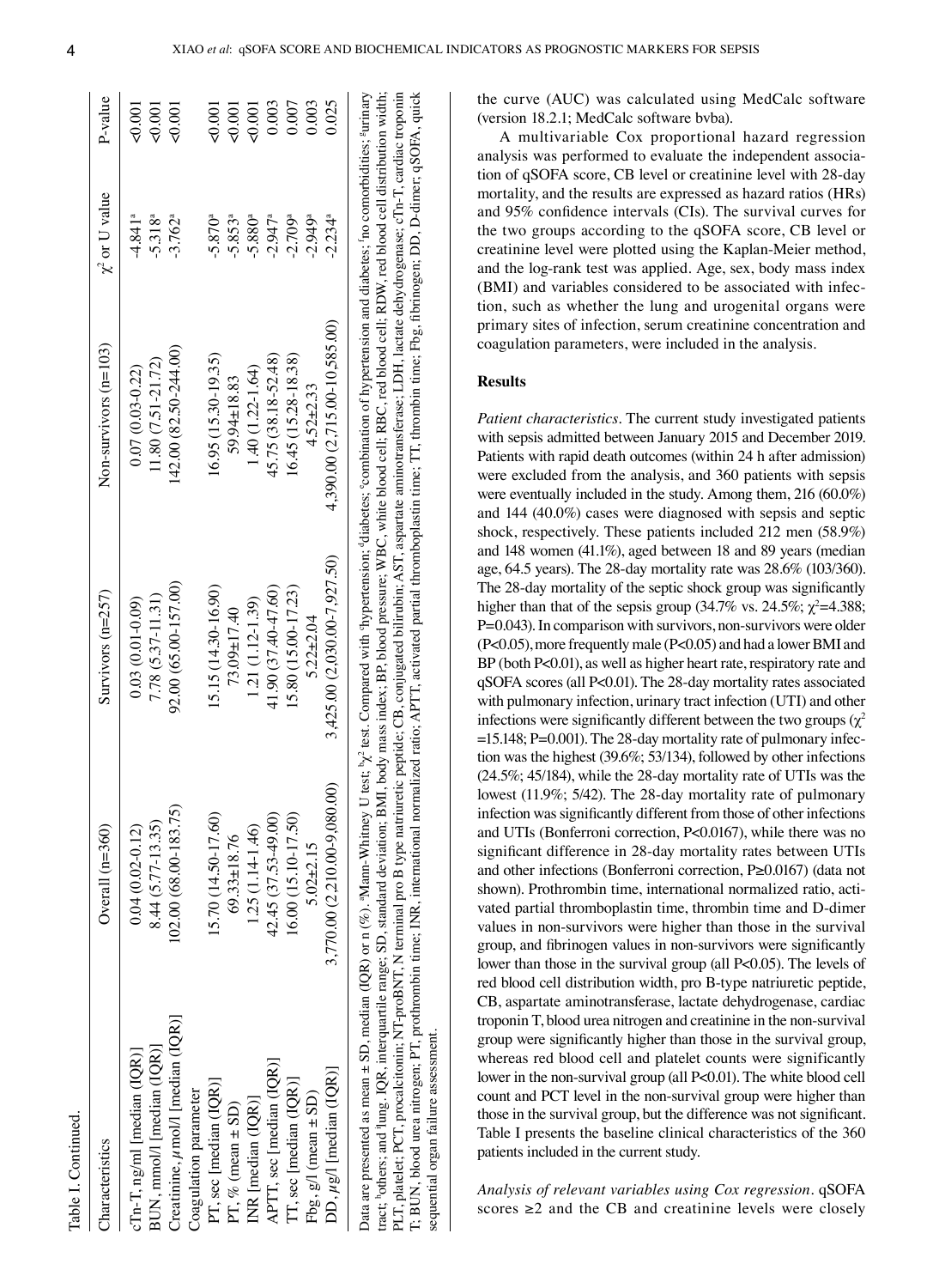|  |  |  |  | Table II. Cox regression analysis of the risk factors for 28-day mortality. |  |  |  |  |  |  |  |  |  |  |
|--|--|--|--|-----------------------------------------------------------------------------|--|--|--|--|--|--|--|--|--|--|
|--|--|--|--|-----------------------------------------------------------------------------|--|--|--|--|--|--|--|--|--|--|

| A, Univariable Cox regression   |       |       |             |         |
|---------------------------------|-------|-------|-------------|---------|
| Variables                       | β     | HR    | 95% CI      | P-value |
| $qSOFA(\geq 2)$                 | 0.541 | 1.718 | 1.155-2.555 | 0.008   |
| Septic shock                    | 0.320 | 1.377 | 0.932-2.035 | 0.108   |
| Heart rate                      | 0.009 | 1.009 | 0.999-1.019 | 0.081   |
| CB                              | 0.004 | 1.004 | 1.001-1.008 | 0.014   |
| Creatinine                      | 0.001 | 1.001 | 1.000-1.003 | 0.041   |
| <b>APTT</b>                     | 0.008 | 1.008 | 0.998-1.018 | 0.102   |
| <b>TT</b>                       | 0.008 | 1.008 | 0.998-1.018 | 0.107   |
| B, Multivariable Cox regression |       |       |             |         |
| Variables                       | β     | HR    | 95% CI      | P-value |
| CB                              | 0.006 | 1.006 | 1.003-1.011 | 0.002   |
| Creatinine                      | 0.002 | 1.002 | 1.000-1.005 | 0.024   |

|  |  | Table II. Cox regression analysis of the risk factors for 28-day mortal |  |  |  |  |  |
|--|--|-------------------------------------------------------------------------|--|--|--|--|--|
|  |  |                                                                         |  |  |  |  |  |

HR, hazard ratio; CI, confidence interval; qSOFA, quick sequential organ failure assessment; CB, conjugated bilirubin; APTT, activated partial thromboplastin time; TT, thrombin time.

associated with 28‑day mortality. Cox regression models identified CB (HR, 1.006; P=0.002) and creatinine levels (HR, 1.002; P=0.024) as independent factors of  $28$ -day mortality (Table II).

*Combined evaluation of CB and creatinine levels, and qSOFA scores in the prognosis of 28‑day mortality.* A logistic regres‑ sion model was established based on the CB and creatinine levels and qSOFA values, and a ROC curve analysis was used to generate the combined diagnostic curve to evaluate the prognostic value of CB and creatinine levels plus qSOFA scores in 28‑day mortality (Fig. 1). The larger the AUC, the better the prognostic performance. AUC <0.5 was considered to have no prognostic significance and AUC >0.9 was considered to have high prognostic accuracy (14). The AUC of CB level alone was 0.613 (95% CI, 0.558‑0.665). The AUC of creatinine level alone was 0.628 (95% CI, 0.575‑0.678), and that of the qSOFA score alone was 0.749 (95% CI, 0.701‑0.793). However, the AUC of CB and creatinine levels plus the qSOFA score was 0.792 (95% CI, 0.745‑0.834), which was larger than the AUCs of the individual factors alone (all P<0.01) (Table III).

The cut-off was defined as the value of the point on the curve when the Youden index (sensitivity  $+$  specificity-1) was the greatest. A value greater than the cut‑off value may be considered to indicate the possibility of dying within 28 days.

The sensitivity and specificity of combined detection were 74.75 and 74.36%, respectively. The specificity of combined detection was notably higher than that of the single tests, while the sensitivity of combined detection was almost the same as those of CB alone and qSOFA alone, and was higher than that of creatinine alone (Table III).

*Kaplan‑Meier survival curve analysis.* Using the cut‑off value determined by the ROC curve, Kaplan-Meier survival curves



Figure 1. Receiver operating characteristic curves of CB and creatinine levels, and qSOFA scores for 28‑day mortality. CB, conjugated bilirubin; qSOFA, quick sequential organ failure assessment.

of CB, creatinine, qSOFA and combined detection were established. The Kaplan‑Meier analysis indicated that patients with a qSOFA score of 0 had a better chance of 28‑day survival than those with qSOFA  $\geq 1$  (log-rank, 4.069; P=0.044). In addition, patients with a combined predictor  $(-2.466 + 0.012 \times CB +$ 0.002 x creatinine + 1.289 x qSOFA) value  $\leq$ 0.275 had a better chance of 28‑day survival than those with a combined predictor value > 0.275 (log-rank, 10.060; P=0.002) (Table IV; Fig. 2).

*Subgroup analysis.* Of the 360 patients, 144 patients were diagnosed with septic shock. The combined predictor value of CB and creatinine levels, and qSOFA scores in the septic shock group was higher than that in the sepsis group (median, 0.2750 vs. 0.1496; P<0.001). Among patients with septic shock,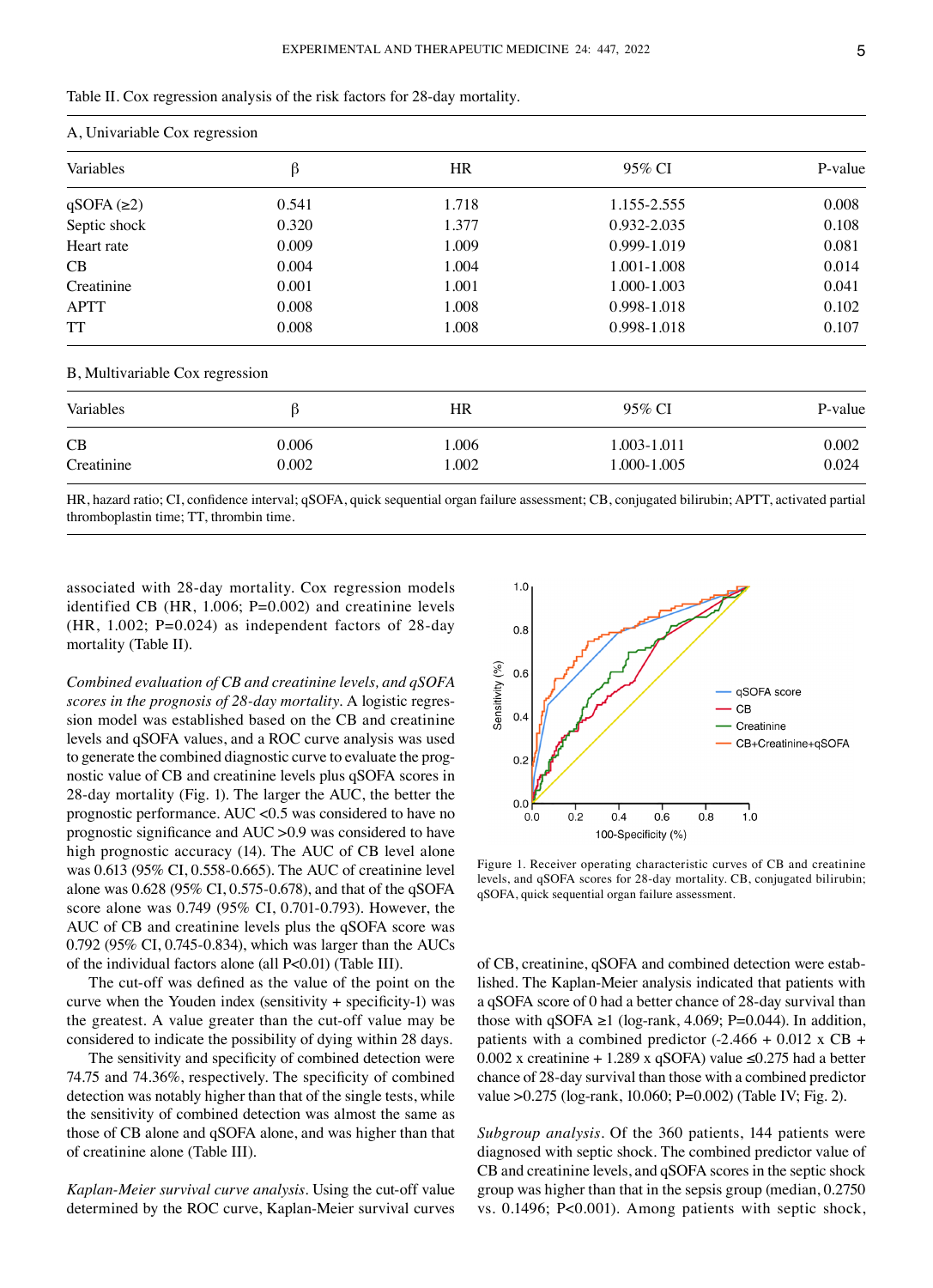|                                                                                                                                                                                               |                        |                       |           |                   |                |        |        | $Vs. CB + Creating +$<br>qSOFA |           |
|-----------------------------------------------------------------------------------------------------------------------------------------------------------------------------------------------|------------------------|-----------------------|-----------|-------------------|----------------|--------|--------|--------------------------------|-----------|
| Variables                                                                                                                                                                                     | AUC (95% CI)           | Cut-off value         | P-value   | Sensitivity, $\%$ | Specificity, % | PPV, % | NPV, % | $Z$ -value                     | P-value   |
|                                                                                                                                                                                               | $0.613(0.558 - 0.665)$ | $\lesssim$            | 0.0008    | 76.00             | 41.45          | 29.94  | 70.06  | 4.869                          | $-0.0001$ |
| Treatinine                                                                                                                                                                                    | $0.628(0.575 - 0.678)$ |                       | 0.0001    | 59.41             | 63.53          | 28.37  | 71.63  | 4.413                          | $-0.0001$ |
| qSOFA                                                                                                                                                                                         | 0.749 (0.701-0.793)    |                       | $-0.0001$ | 75.73             | 62.26          | 28.61  | 71.39  | 2.637                          | 0.0084    |
| $CB + Creative + 950FA$                                                                                                                                                                       | $0.792(0.745 - 0.834)$ | $>0.275$ <sup>a</sup> | $-0.0001$ | 74.75             | 74.36          | 29.73  | 70.27  |                                |           |
|                                                                                                                                                                                               |                        |                       |           |                   |                |        |        |                                |           |
| Combined predictors obtained using the logistic regression equation as follows: -2.466 + 0.012 x CB + 0.002 x creatinine + 1.289 x qSOFA. AUC, area under the curve; CI, confidence interval; |                        |                       |           |                   |                |        |        |                                |           |
| PPV, positive predictive value; NPV, negative predictive value; CB, conjugated bilirubin; qSOFA, quick sequential organ failure assessment                                                    |                        |                       |           |                   |                |        |        |                                |           |

Table III. Receiver operating characteristic curve data for CB and creatinine levels, and qSOFA scores in the prediction of 28‑day mortality.

Table III. Receiver operating characteristic curve data for CB and creatinine levels, and qSOFA scores in the prediction of 28-day mortality

survivors tended to have lower combined predictor values than non-survivors (median, 0.2545 vs. 0.5780; P<0.001). For patients with sepsis, survivors had significantly lower combined predictor values than non‑survivors (median, 0.1103 vs. 0.4500; P<0.001) as shown in Table V.

As presented in Table VI, Cox regression models were applied in subgroup analyses, which indicated that the combination of CB and creatinine levels and qSOFA scores could serve as an independent risk factor of 28‑day mortality for patients with septic shock (HR, 4.240; 95% CI, 1.408‑12.767; P=0.010), as well as for those with sepsis (HR, 4.068; 95% CI, 1.287‑12.858; P=0.017).

# **Discussion**

Sepsis is a rapidly progressive condition and a major cause of death. Therefore, timely and accurate assessment of the patient's condition is beneficial in improving prognosis and reducing mortality (1,2). In the present study, serum CB and creatinine levels, and qSOFA scores at admission in patients with sepsis were higher in the non-surviving group than in the surviving group. In multivariate analysis, serum CB and creatinine levels were indicated to be independent predictors of poor sepsis outcomes. When the combined predictor value of CB and creatinine levels and qSOFA scores reached 0.275, 28‑day mortality increased.

Several studies (15‑17) have attempted to predict the prognosis of sepsis by indirectly estimating liver and renal function. Serum bilirubin concentration has been used as one of the indicators for the assessment of liver function in critically ill patients. For example, Pierrakos *et al* (15) reported that hyperbilirubinemia was an independent factor for patient morbidity and mortality in the Intensive Care Unit (ICU), and mortality was linearly associated with bilirubin concentrations between 1.1 and 6 mg/dl. Patel *et al* (16) also found that elevated serum bilirubin levels within 72 h of admission were associated with an increased risk of death in patients with severe sepsis and septic shock. However, in addition to being an indicator of liver dysfunction, bilirubin itself may also influence patient outcomes. Bilirubin can impair the bactericidal properties of neutrophils (17) through its antioxidant action (18), and may be nephrotoxic (19) and neurotoxic (20). It also inhibits inducible nitric oxide synthase (21) and exerts an anti‑platelet aggregation effect by inhibiting collagen‑induced platelet activation (22). However, certain reports have suggested that bilirubin may play a role in suppressing inflamma‑ tory responses (23) and that hyperbilirubinemia may be an adaptive response to critical illness (24). The present data emphasized that altered liver function has an important role in septic multi-organ failure and that elevated serum CB levels are common in patients with sepsis and are associated with 28‑day mortality. Multivariable analysis showed that the serum CB level was an independent risk factor for increased mortality. It was demonstrated that an increased bilirubin level was accompanied by increased inflammation (increased white blood cell count), and we hypothesize that high CB levels may reduce blood flow velocity and induce microcirculation disturbances, while stimulating the production of inflammatory factors to promote liver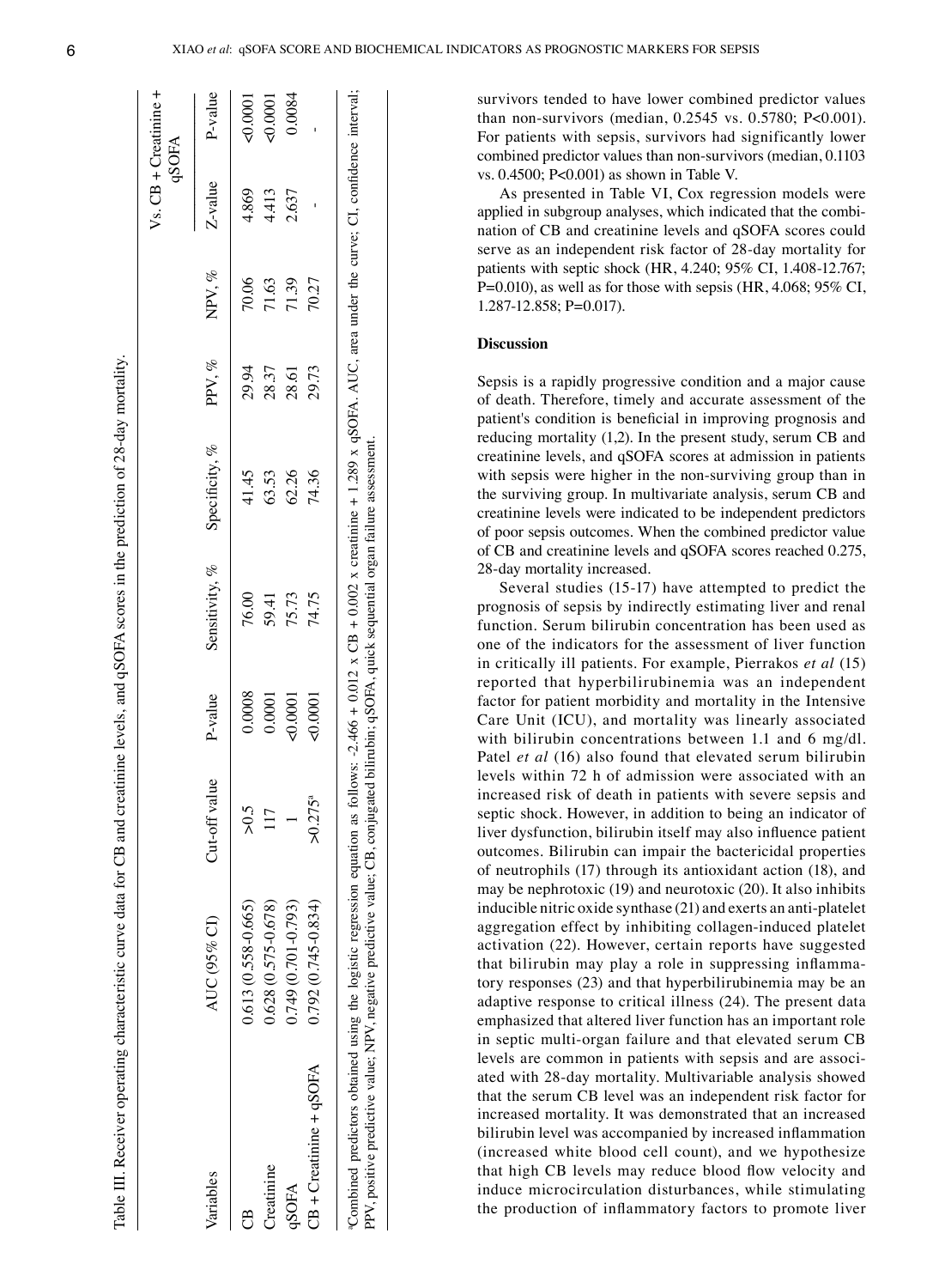| Variables               | Cut-off value | Median, days | 95% CI       | Log-rank | P-value |
|-------------------------|---------------|--------------|--------------|----------|---------|
| CB                      | $\leq 0.5$    |              | 1.399-8.601  | 1.890    | 0.169   |
|                         | >0.5          | 4            | 1.677-6.323  |          |         |
| Creatinine              | 117           | 6            | 3.212-8.788  | 1.724    | 0.189   |
|                         | $\geq$ 117    | 3            | 0.471-5.529  |          |         |
| qSOFA                   | $\theta$      | 9            | 7.378-10.622 | 4.069    | 0.044   |
|                         | $\geq$ 1      | 3            | 1.428-4.572  |          |         |
| $CB + Creative + qSOPA$ | ≤0.275        | 9            | 6.456-11.544 | 10.060   | 0.002   |
|                         | >0.275        | 3            | 2.216-3.784  |          |         |

Table IV. Kaplan‑Meier survival curve analysis.

CI, confidence intervals; CB, conjugated bilirubin, qSOFA, quick sequential organ failure assessment.



Figure 2. Survival curves of CB and creatinine levels and qSOFA scores. CB, conjugated bilirubin; qSOFA, quick sequential organ failure assessment.

Table V. Combined predictor values in subgroup analyses.

| Variables        | Combined predictor<br>values (median) | P-value                |
|------------------|---------------------------------------|------------------------|
| Sepsis           | 0.1496                                | $< 0.001$ <sup>a</sup> |
| Survivors        | 0.1103                                | $< 0.001$ <sup>b</sup> |
| Non-survivors    | 0.4500                                |                        |
| Septic shock     | 0.2750                                |                        |
| <b>Survivors</b> | 0.2545                                | < 0.001 <sup>b</sup>   |
| Non-survivors    | 0.5780                                |                        |

Table VI. Cox regression models in subgroup analyses.

| Variables    | ß     | <b>HR</b> | 95% CI       | P-value |
|--------------|-------|-----------|--------------|---------|
| Septic shock | 1.444 | 4.240     | 1.408-12.767 | 0.010   |
| Sepsis       | 1.403 | 4.068     | 1.287-12.858 | 0.017   |
| All          | 1.479 | 4 3 8 8   | 2.007-9.591  | < 0.001 |

HR, hazard ratio; CI, confidence interval.

<sup>a</sup>Compared with septic shock group; <sup>b</sup>compared with non-survivors of the same group.

damage and cholestasis, thereby affecting the poor prognosis of sepsis. The specific mechanism remains to be further studied in the future.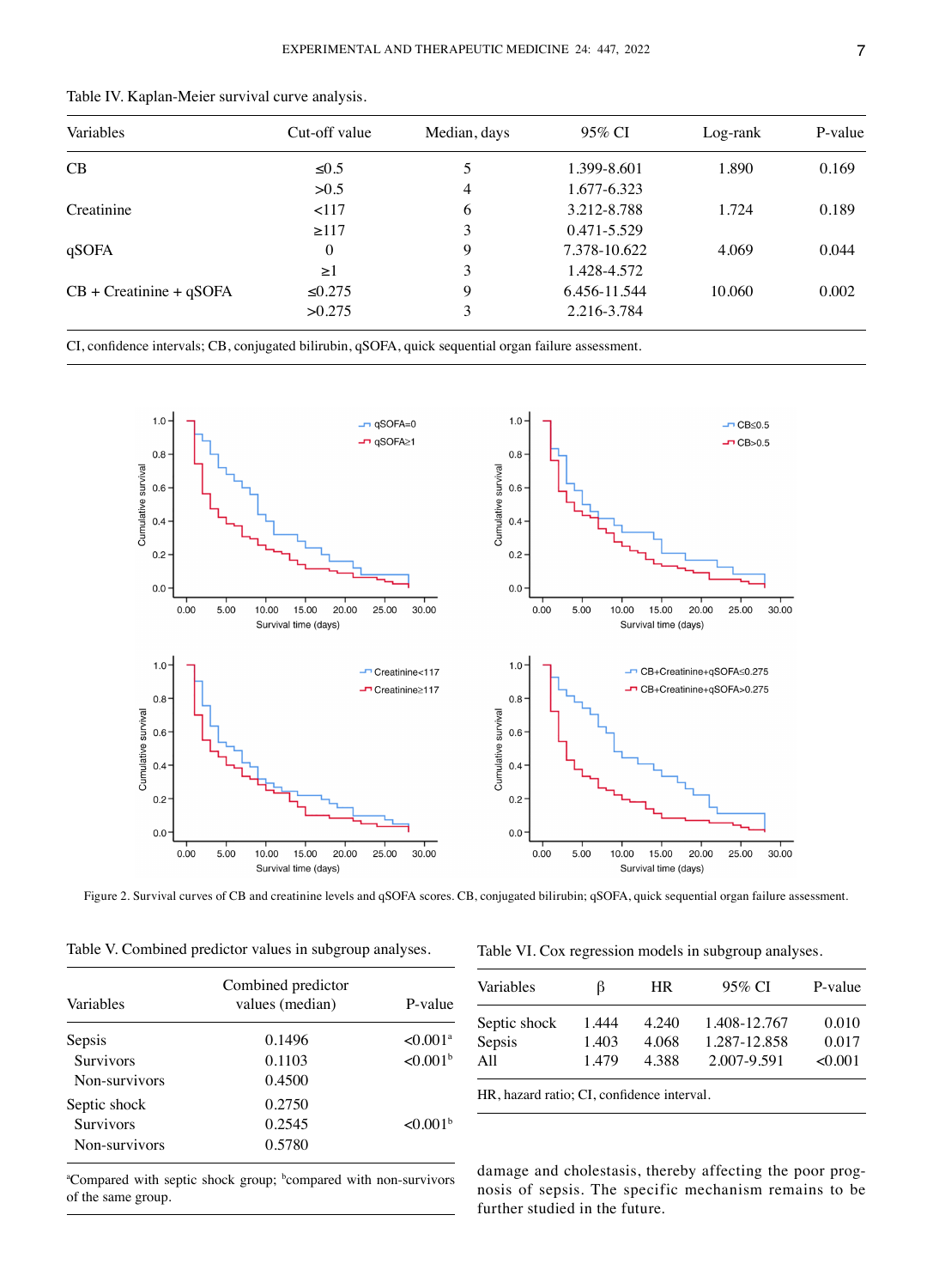One of the most commonly affected organs in sepsis is the kidney, and sepsis‑induced acute kidney injury is the most common form of acute kidney injury in the ICU (25). Sepsis-induced acute kidney injury is associated with an increased risk of subsequent chronic kidney disease (26), as well as being associated with increased morbidity and mortality rates in sepsis (27). During sepsis, endothelial cell activation, increased microvascular permeability, changes in regional blood flow distribution, and the resulting hypoperfusion and hypoxemia can lead to acute kidney injury (28). Elevated serum creatinine is one of the indicators of acute renal impairment (29) and is directly related to the prognosis of sepsis. The current study findings suggested that altered renal function may also play an important role in the progression of multi‑organ failure in sepsis. It was also indicated that increased serum creatinine levels are common in patients with sepsis, are associated with 28‑day mortality, and moreover are an independent risk factor for increased mortality.

In the present study, CB and creatinine levels, and qSOFA scores increased with sepsis progression and were higher in non‑survivors compared with survivors of sepsis. All three indicators were better predictors in combination than they would have been individually. Therefore, these three indicators may be useful as commonly used laboratory and clinical tests to assess 28‑day mortality and the prognosis of sepsis, with the combined prediction showing greater prognostic ability.

The current study had several limitations. Firstly, studying the qSOFA score, CB and creatinine levels alone does not meet the needs and expectations of all patients with sepsis for diagnosis and treatment management. Studying kinetic changes in CB and creatinine levels may be more clinically meaningful than studying unadjusted CB and creatinine levels, suggesting that further research is required. Secondly, since the current study is a single-center retrospective study, whether the findings can be applied to clinical practice requires further investigation by large‑sample, multi‑center prospective studies.

In conclusion, the prognostic value of combined CB and creatinine levels plus qSOFA score was greater than the predictive value of CB levels, creatinine levels and qSOFA score alone in the prognosis of 28‑day mortality in patients with sepsis. Therefore, the combined predictor based on CB and creatinine levels plus qSOFA scores could be used as a prognostic factor in sepsis or septic shock, which could help to rapidly detect critically ill patients and guide clinical treatment.

#### **Acknowledgements**

Not applicable.

# **Funding**

The present work was supported by the National Natural Science Foundation of China (grant no. 81802081).

#### **Availability of data and materials**

All data generated or analyzed during this study are included in this published article.

## **Authors' contributions**

YX and XY worked on data analysis and interpretation. LS and QW collected the patients' data. FL and DY interpreted the data. YQ and WW designed the study. YQ drafted the manuscript. YQ and YX confirm the authenticity of all the raw data. All authors read and approved the final version of the manuscript.

# **Ethics approval and consent to participate**

The present study was approved by the Clinical Research Ethics Committee of The Second Affiliated Hospital, Zhejiang University School of Medicine (approval no. 2021-0641; Hangzhou, China).

# **Patient consent for publication**

Not applicable.

#### **Competing interests**

The authors declare that they have no competing interests.

#### **References**

- 1. Esposito S, De Simone G, Boccia G, De Caro F and Pagliano P: Sepsis and septic shock: New definitions, new diagnostic and therapeutic approaches. J Glob Antimicrob Resist 10: 204-212, 2017.
- 2. Rudd KE, Johnson SC, Agesa KM, Shackelford KA, Tsoi D, Kievlan DR, Colombara DV, Ikuta KS, Kissoon N, Finfer S, et al: Global, regional, and national sepsis incidence and mortality, 1990‑2017: Analysis for the global burden of disease study. Lancet 395: 200‑211, 2020.
- 3. Feng J, Wang L, Feng Y, Yu G, Zhou D and Wang J: Serum levels of angiopoietin 2 mRNA in the mortality outcome prediction of septic shock. Exp Ther Med 23: 362, 2022
- 4. Wang J, Feng  $\hat{Q}$ , Wu Y and Wang H: Involvement of blood lncRNA UCA1 in sepsis development and prognosis, and its correlation with multiple inflammatory cytokines. J Clin Lab Anal 20: e24392, 2022.
- 5. Sun T, Wang Y, Wu X, Cai Y, Zhai T and Zhan Q: Prognostic tions and mortality: A meta-analysis. Front Public Health 10: 870065, 2022.
- 6. Mierzchala‑Pasierb M, Krzystek‑Korpacka M, Lesnik P, Adamik B, Placzkowska S, Serek P, Gamian A and Lipinska-Gediga M: Interleukin‑18 serum levels in sepsis: Correlation with disease severity and inflammatory markers. Cytokine 120: 22‑27, 2019.
- 7. Arora S, Singh P, Singh PM and Trikha A: Procalcitonin levels in survivors and nonsurvivors of sepsis: Systematic review and meta‑analysis. Shock 43: 212‑221, 2015.
- 8. Kumar N, Dayal R, Singh P, Pathak S, Pooniya V, Goyal A, Kamal R and Mohanty KK: A comparative evaluation of presepsin with procalcitonin and CRP in diagnosing neonatal sepsis. Indian J Pediatr 86: 177‑179, 2019.
- 9. Singer M, Deutschman CS, Seymour CW, Shankar‑Hari M, Annane D, Bauer M, Bellomo R, Bernard GR, Chiche JD, Coopersmith CM, *et al*: The third international consensus definitions for sepsis and septic shock (sepsis‑3). JAMA 315: 801‑810, 2016.
- 10. Freund Y, Lemachatti N, Krastinova E, Van Laer M, Claessens YE, AvondoA, OccelliC, Feral‑PierssensAL, TruchotJ, OrtegaM, *et al*: Prognostic accuracy of sepsis‑3 criteria for in‑hospital mortality among patients with suspected infection presenting to the emergency department. JAMA 317: 301-308, 2017.
- 11. Juschten J, Bos LDJ, de Grooth HJ, Beuers U, Girbes ARJ, Juffermans NP, Loer SA, van der Poll T, Cremer OL, Bonten MJM, *et al*: Incidence, clinical characteristics and outcomes of early hyperbilirubinemia in critically Ill patients: Insights from the MARS study. Shock 57: 161‑167, 2022.